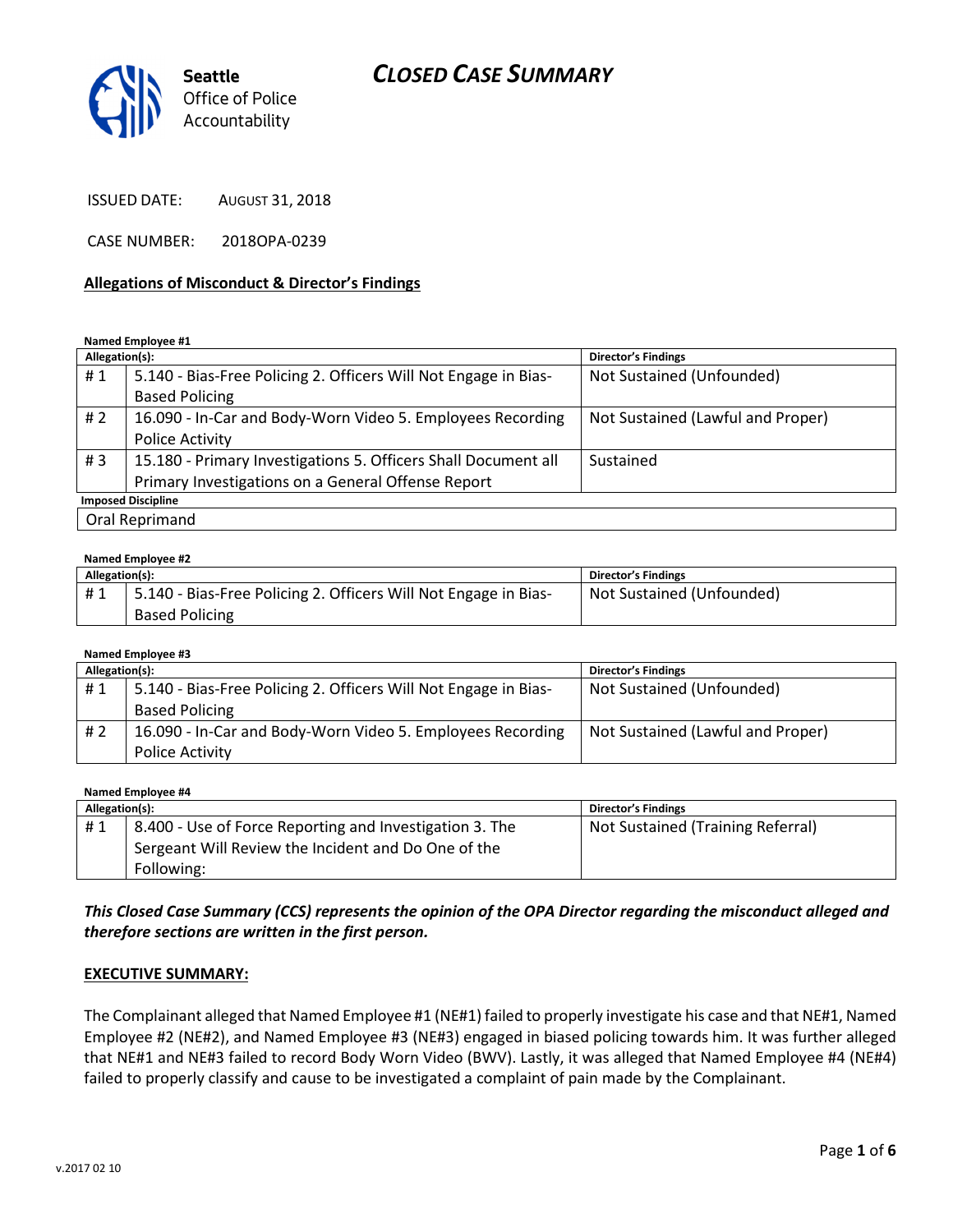# CLOSE CASE SUMMARY

OPA CASE NUMBER: 2018OPA-0239

#### STATEMENT OF FACTS:

The Complainant called OPA and complained of the conduct of multiple police officers. the Complainant broadly asserted that his complaint was against the Department and stated his belief that there "needs to be a change in culture." He further contended that all of the officers that had interacted with him were biased towards him. OPA was unable to discern the specific nature of this global bias complaint.

The Complainant specifically identified two incidents in which he had interactions with SPD officers that he felt were inconsistent with policy. In the first incident, he stated that NE#1 failed to take his allegation seriously and did not conduct an appropriate investigation. As discussed above, the Complainant further alleged that NE#1, NE#2, NE#3 were all biased against him. During its intake investigation, OPA could not locate BWV for either NE#1 or NE#3 and added allegations for the purported failure to record against these Named Employees.

In the second incident, the Complainant explained that he was arrested and treated like a suspect. OPA learned that, during this incident, the Complainant complained of pain from handcuffs to two officers. The officers conveyed that complaint to a supervisor, NE#4; however, NE#4 failed to classify the force used and to ensure that it was investigated.

#### ANALYSIS AND CONCLUSIONS:

#### Named Employee #1 - Allegations #1 5.140 - Bias-Free Policing 2. Officers Will Not Engage in Bias-Based Policing

The Complainant alleged that, as a general matter, the Named Employees were biased against him during his multiple interactions with the Department. As discussed above, the specific nature of this bias complaint is not clear and the Complainant did not point to exactly in what manner he was treated disparately. During their OPA interviews, NE#1, NE#2, and NE#3 denied engaging in biased policing towards the Complainant. While I find that certain aspects of NE#1's conduct was inconsistent with policy, I find no evidence that any of these Named Employees engaged in biased policing.

For these reasons, I recommend that this allegation be Not Sustained – Unfounded as against NE#1, NE#2, and NE#3.

### Recommended Finding: Not Sustained (Unfounded)

#### Named Employee #1 - Allegation #2 16.090 - In-Car and Body-Worn Video 5. Employees Recording Police Activity

SPD Policy 16.090-POL-5 concerns when Department employees are required to record police activity. SPD Policy 16.090-POL-5(b) sets forth the categories of activity that must be recorded.

During OPA's intake investigation, it searched for BWV for all of the Named Employees. However, no BWV could be located for NE#1 and NE#3 under the case number for the first incident involving the Complainant – 2018-2256. After conducting further investigation, OPA determined that both NE#1 and NE#3 had, in fact, recorded BWV. NE#1 had inadvertently associated his BWV with case number 2017-2256 (a case number one year off) and NE#3 had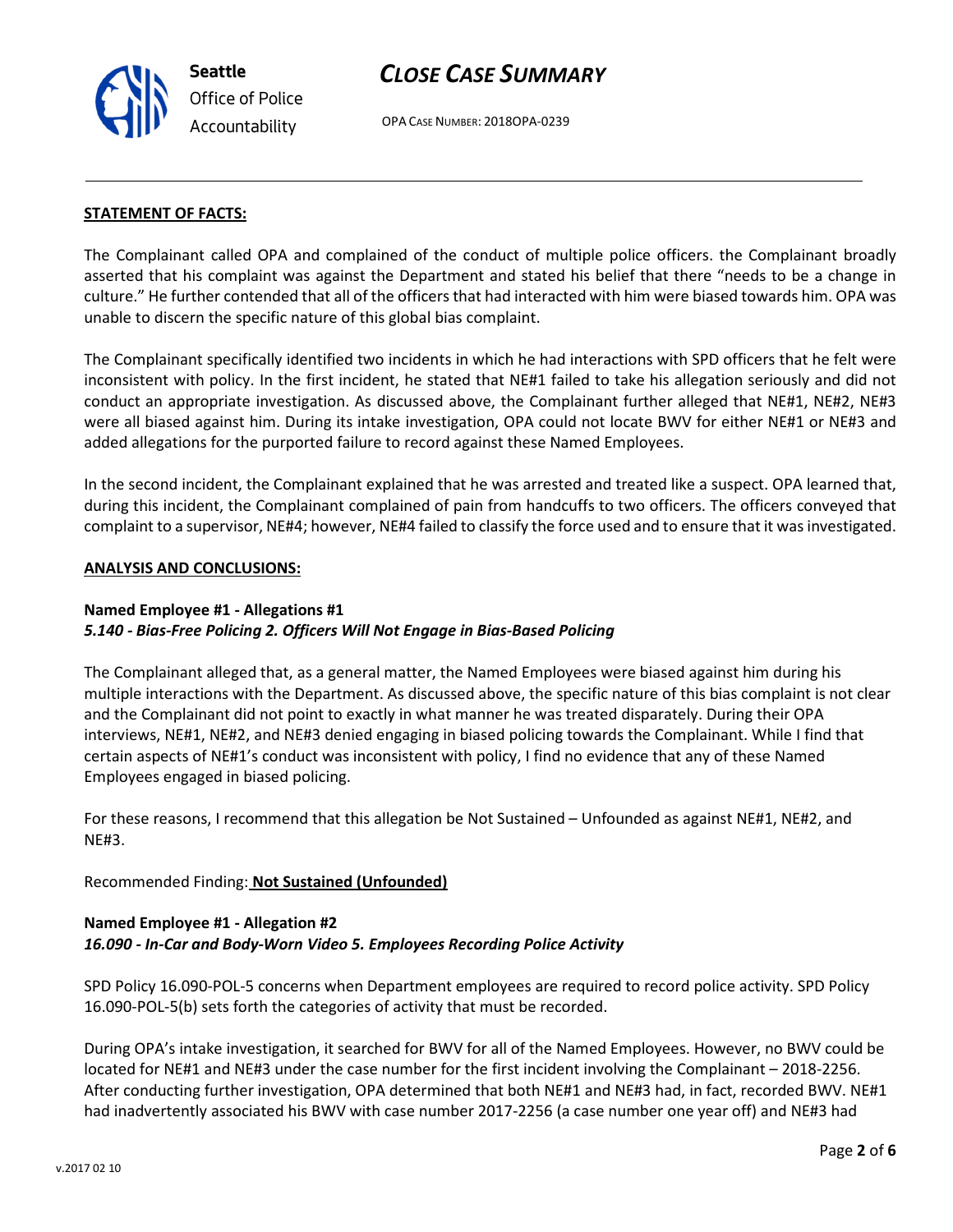

Seattle Office of Police Accountability

# CLOSE CASE SUMMARY

OPA CASE NUMBER: 2018OPA-0239

uploaded his recording under case number 18-2256 (not using the full year number). This explained why the video was not initially located by OPA.

As both officers did record video, they acted consistent with policy. Accordingly, I recommend that this allegation be Not Sustained – Lawful and Proper as against both NE#1 and NE#3.

Recommended Finding: Not Sustained (Lawful and Proper)

### Named Employee #1 - Allegation #3 15.180 - Primary Investigations 5. Officers Shall Document all Primary Investigations on a General Offense Report

NE#1 responded to a call concerning a physical altercation at a convenience store. The call was categorized as a disturbance and the remarks to the call were as follows: "2 males pushed RP [reporting party] to the ground. RP is inside store. Holding knife [in] his hand. Says he is blind."

NE#1's BWV showed that when he went to the convenience store, he was given a description of the Complainant and was informed that the Complainant was bleeding from his hand. NE#1 left the store and searched for the Complainant. He located him several blocks away. NE#1 identified himself and referenced the Complainant's injury. The Complainant mentioned two individuals, saying that one was talking to him and one got behind him. He further mentioned "Africans" doing something to him. NE#1 asked the Complainant whether he wanted medical attention and whether he could see his hand. The Complainant refused and stated that he wanted to go home. Towards the end of their interaction, NE#1 stated to the Complainant: "you have to be more careful when you defend yourself" and "I know you accidentally stabbed yourself." He then asked the Complainant: "you need anything else from us sir." When the Complainant responded "no," NE#1 and the other officers left the scene. NE#1 ultimately cleared the call as NY245, which means "no report written" and "assistance rendered," and described the incident as "disturbance – other." NE#1 further indicated that the Complainant "declined medical aid and did not want police assistance."

At his OPA interview, NE#1 stated that he did not recall asking the convenience store owner about the descriptions of the assailants. He explained that he did not do so because it did not seem to NE#1 that the owner knew what had happened. He further referenced that he wanted to leave the store because he was concerned that the Complainant was somewhere bleeding. NE#1 did not look for security video of the assault.

During his interaction with the Complainant, NE#1 did not ask him about what had occurred during the assault. NE#1 explained that the Complainant virtually immediately stated that he wanted to go home. NE#1 told OPA that the Complainant never told him that he had been assaulted and only stated that he had cut himself with his own knife. NE#1 acknowledged that he could have asked follow-up questions but he did not because the Complainant wanted to go home. OPA asked NE#1 about his responsibility to fully investigate the incident as the primary officer and NE#1 responded: "Yeah, I – well, in my experience, I tend not to spend a lot of time investigating things if people don't want me to investigate them."

NE#1 explained that he would have written a General Offense Report concerning this matter had the Complainant wanted to pursue that avenue. However, because the Complainant wanted to go home, NE#1 did not intend to impede him from doing so. When asked whether he performed a thorough investigation, NE#1 confirmed: "Well, I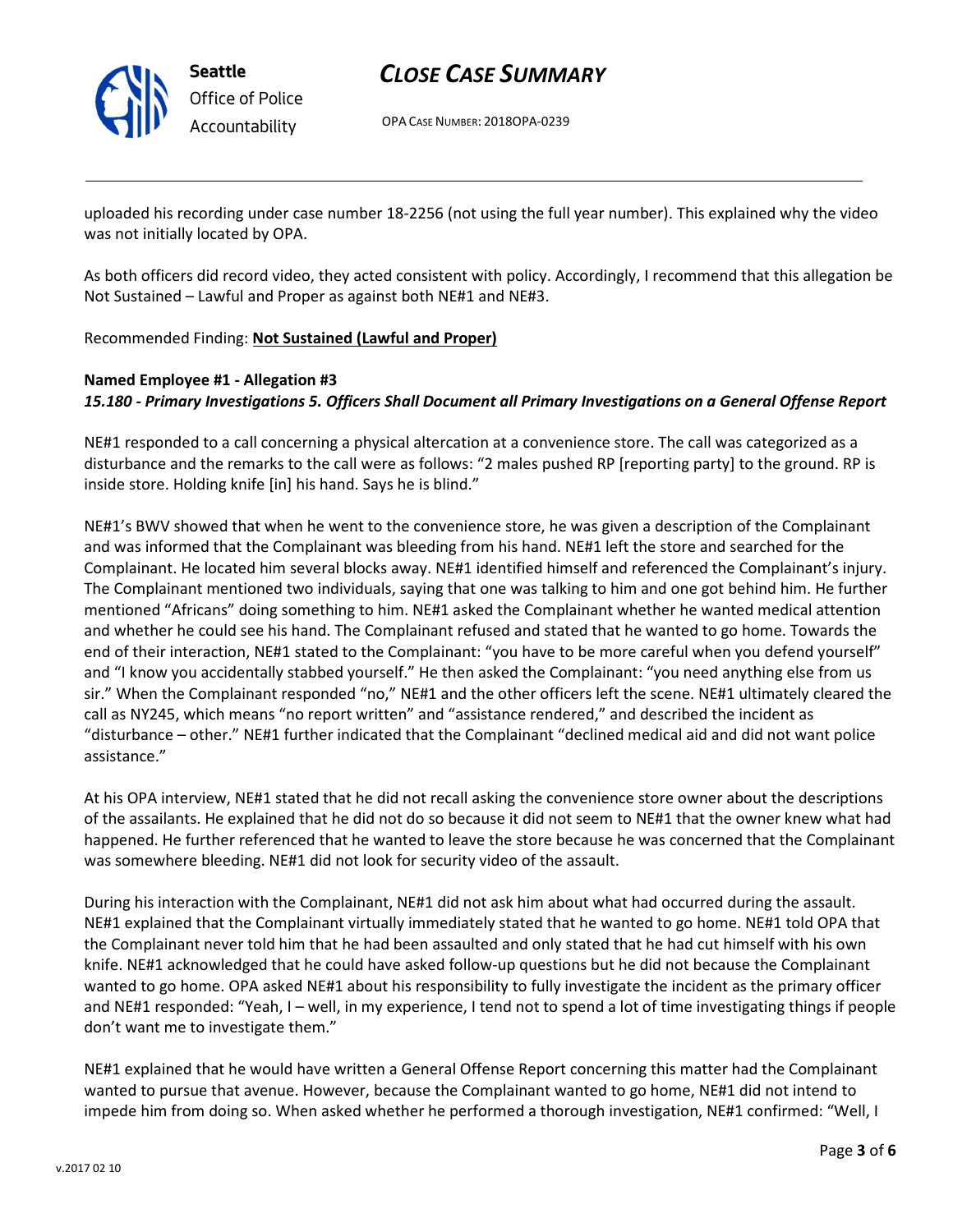

OPA CASE NUMBER: 2018OPA-0239

didn't do an investigation." NE#1 stated that because he did not perceive there to be a victim, there was not a crime to investigate. Further, because the Complainant wanted to go home and did not explicitly ask for a report, NE#1 construed that he did not want to be a victim for purposes of the investigation. Lastly, when questioned about the Complainant's injury, NE#1 explained that he did not necessarily believe that it was caused by one of the assailants. He based this on the convenience store owner's statement that the wound might have been self-inflicted and the fact that it appeared to NE#1 to be a slice.

SPD Policy 15.180-POL-5 requires that officers document all primary investigations on a General Offense Report. The policy further requires that all such reports be "complete, thorough, and accurate." (SPD Policy 15.180-POL-5.)

I find that SPD policy required NE#1 to more fully investigate this matter and to document it on a General Offense Report. Simply because the Complainant stated that he wanted to go home did not mean that an investigation was not appropriate or warranted. NE#1 never explicitly asked the Complainant whether he wanted the incident to be investigated or if he wanted a report to be written, let alone anything regarding what actually occurred, whether he was assaulted, who assaulted him, and how he suffered his injury. These are basic investigatory questions and it should not be beholden on the victim to request that they be asked. He further did not conduct any substantive investigation of this incident, including not asking probing questions of the convenience store owner of what occurred or looking for security video. Moreover, a victim, which is what the Complainant indisputably was based on the witness account and his own 9-11 call, should not be required to have to ask for a report to be written. It is an officer's responsibility to do so.

Here, the available evidence suggested that a blind man had been assaulted by two individuals and, during the course of that assault, had suffered an injury. By not investigating and reporting on this incident, NE#1 violated the Department's policy and its expectation of his conduct. Moreover, given that this complaint was filed, it is evident that the Complainant, himself, wanted a report to be completed. For these reasons, I recommend that this allegation be Sustained.

Recommended Finding: Sustained

Seattle

Office of Police Accountability

#### Named Employee #2 - Allegations #1 5.140 - Bias-Free Policing 2. Officers Will Not Engage in Bias-Based Policing

For the same reasons as stated above (see Named Employee #1, Allegation #1), I recommend that this allegation be Not Sustained – Unfounded.

Recommended Finding: Not Sustained (Unfounded)

## Named Employee #3 - Allegations #1 5.140 - Bias-Free Policing 2. Officers Will Not Engage in Bias-Based Policing

For the same reasons as stated above (see Named Employee #1, Allegation #1), I recommend that this allegation be Not Sustained – Unfounded.

Recommended Finding: Not Sustained (Unfounded)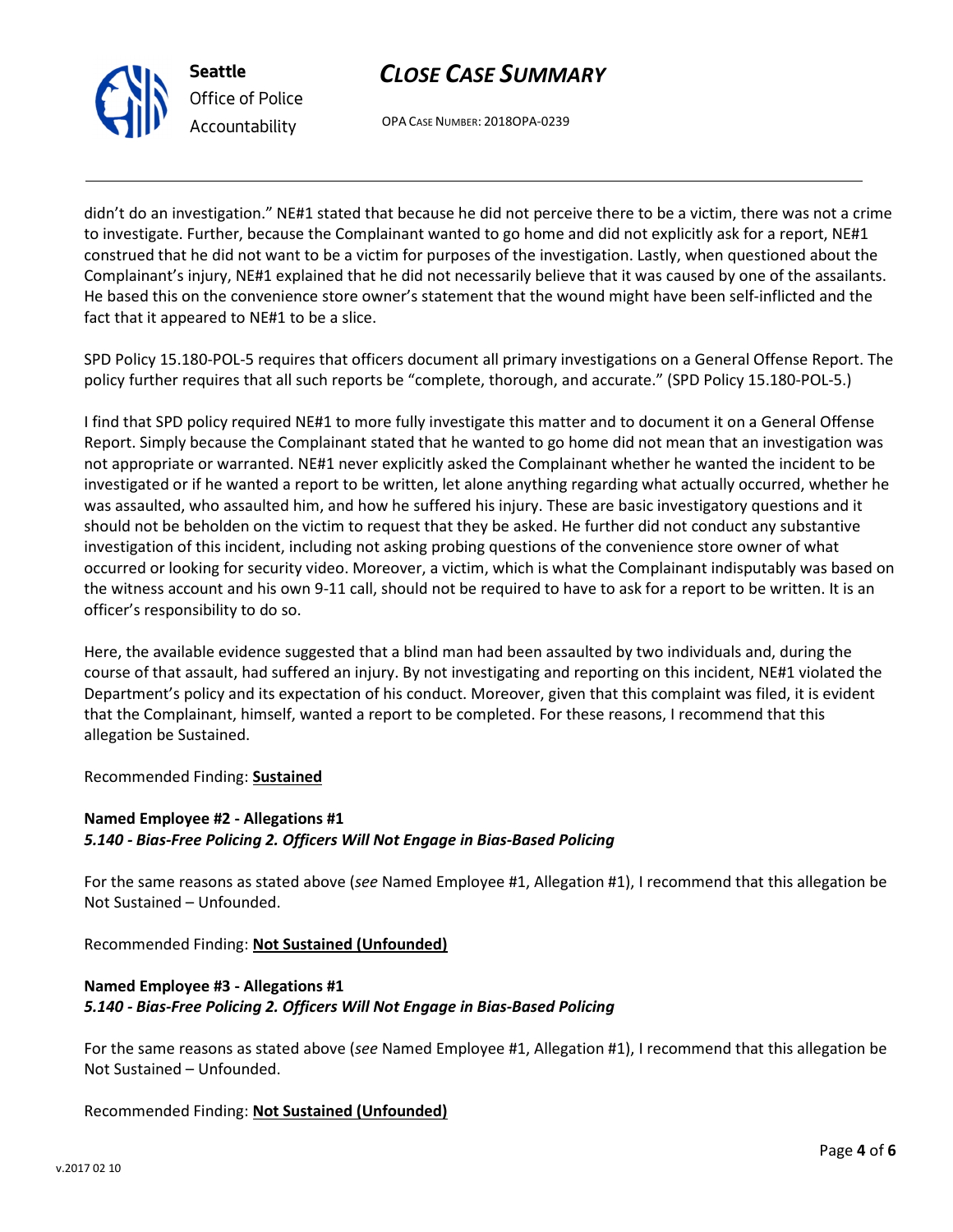

## CLOSE CASE SUMMARY

OPA CASE NUMBER: 2018OPA-0239

### Named Employee #3 - Allegation #2 16.090 - In-Car and Body-Worn Video 5. Employees Recording Police Activity

For the same reasons as stated above (see Named Employee #1, Allegation #2), I recommend that this allegation be Not Sustained – Lawful and Proper.

Recommended Finding: Not Sustained (Lawful and Proper)

### Named Employee #4 - Allegations #1 8.400 - Use of Force Reporting and Investigation 3. The Sergeant Will Review the Incident and Do One of the Following:

When evaluating the Complainant's allegations, OPA learned that he was arrested and handcuffed during a second incident. At that time, the Complainant complained of pain from the handcuffs. Two officers, one male and one female, were aware of that complaint of pain. Both officers were interviewed by OPA. The female officer indicated in her report that she informed NE#4 of the Complainant's complaint. She reiterated at her OPA interview that she told NE#4 that the Complainant said that he handcuffs were hurting him and that he was experiencing shoulder pain. She recalled NE#4 asking her whether she thought the shoulder pain was related to the handcuffs and she told OPA that she responded affirmatively. The male officer recalled that the female officer reported the complaint of pain to NE#4. The male officer did not remember ever discussing the complaint of pain with NE#4 or any other supervisor.

NE#4 initially told OPA that he recalled being informed of the complaint of pain by the female officer. He noted that another supervisor completed the screening report for the Complainant's arrest. NE#4 told OPA that he believed that he told this other supervisor about the complaint of pain. He did not know whether this other supervisor classified and investigated the complaint – which constituted a Type I use of force, but he confirmed that he did not do so.

OPA interviewed this other supervisor, who was an Acting Sergeant on the date in question. The Acting Sergeant confirmed that he completed the arrest screening report, but stated that he had no recollection of ever learning that the Complainant made a complaint of pain. He stated that, had this information been conveyed to him, he would have ensured that it was investigated.

OPA re-interviewed NE#4. When provided with the Acting Sergeant's statements to OPA, NE#4 indicated that it was possible that he failed to convey the force allegation to the Acting Sergeant. NE#4 stated that, as he received the initial report of the complaint of pain, if it was not classified and investigated, that failure was ultimately his responsibility.

There was no video evidence of NE#4 relaying the complaint of pain to the Acting Sergeant; however, as NE#4 explained at his OPA interview, even if this occurred, that interaction would likely not have been recorded.

SPD Policy 8.400-POL-3 requires sergeants to review force incidents, to classify the level of force, and to ensure that it is properly investigated. A complaint of pain, such as that made by the Complainant in this case, is considered a